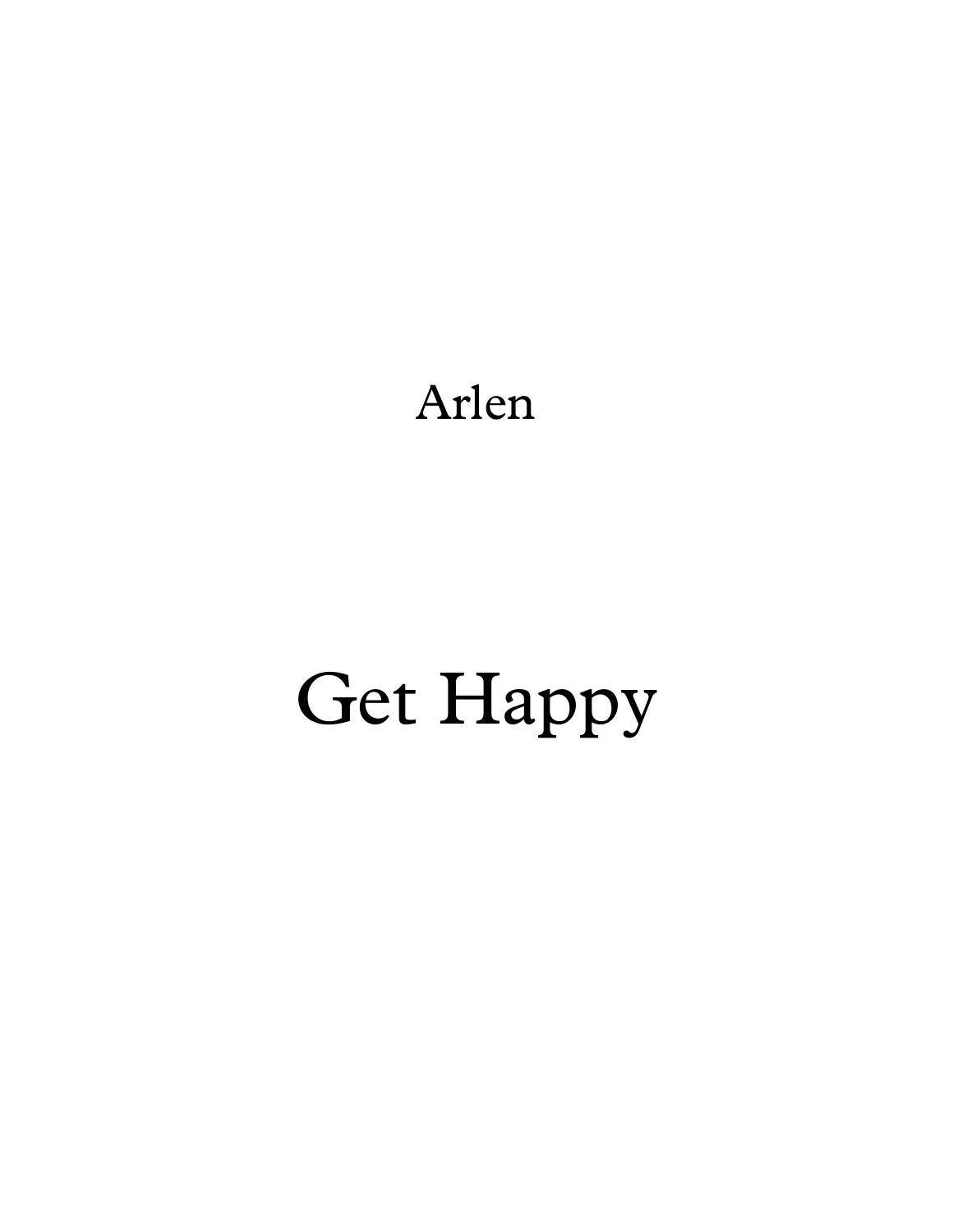## Get Happy

## For-get yourtrou-bles come on get ha - ppy you be-tterchase all your cares a way\_\_\_ sing Ha-lle - lu-jah come on get Ha *6* - ppy Get rea - dy for the judge-ment day (bass/sop) The sun is *<sup>10</sup>* shi oo (Alto/Tenor) i ning come on get Ha - ppy get ha - ppy the lord is wai tin' oo to take your hand *13* take your hand 16 shout Ha-lle - <sup>lu</sup> - jah come on Get Ha - ppy We're go-Ah go - in' to the pro-mised land we're head - in cross the ri - ver wash the *19*  $6 + 4$  -# # <sup>∑</sup> <sup>∑</sup> <sup>∑</sup> Unison arr.Huff/Lusty Arlen  $\bigoplus^{\tau}$  .  $\longrightarrow$ # # & #<br># #  $\overset{\bullet}{\circ}$  $#$   $\rightarrow$ <u># d'a noted de la de la de la de la de la de la de la de la de la de la de la de la de la de la de la de la de</u>  $\overset{\text{\tiny def}}{\diamond}$ #  $\frac{1}{x}$  not the  $\frac{1}{x}$  not the  $\frac{1}{x}$  not the  $\frac{1}{x}$  not the  $\frac{1}{x}$  not the  $\frac{1}{x}$  $\Phi$ <sup>\*</sup>  $\frac{1}{4}$  $\frac{1}{1}$ Unison.  $\overline{y}$  $\vec{e}$ j œ enti de la composición de la composición de la composición de la composición de la composición de la composici<br>En la composición de la composición de la composición de la composición de la composición de la composición de  $\overrightarrow{a}$  $\overline{\phantom{0}}$ œ œ  $\overline{\phantom{0}}$  $\bullet$   $\bullet$ œ  $\frac{1}{2}$  . 7  $\overline{\phantom{0}}$  $\bullet$   $\bullet$   $\bullet$   $\bullet$  $\vec{e}$  $j \rightarrow e$  $\overrightarrow{e}$  $\overline{\phantom{0}}$ — Дружина Северна II се на 1914 година и 1914 година 1914 година 1914 година 1914 година 1914 година 1914 годи<br>Настана Михаиле Северна и Северна 1914 година 1922 година 1922 година 1922 година 1922 година 1922 година 192<br>  $\overline{\phantom{0}}$  $\bullet$   $\bullet$   $\bullet$   $\bullet$   $\bullet$   $\bullet$  $\frac{1}{\sqrt{2}}$ sing Ha-lle - lu-jah come on get Ha  $j \leftrightarrow k$  $\overrightarrow{a}$ e de la p  $\overline{\phantom{0}}$ — <del>дата с</del>  $\overline{\phantom{0}}$  $\bullet$   $\bullet$ œ  $\frac{1}{2}$  d.  $\overline{\phantom{0}}$  $\bullet$   $\bullet$   $\bullet$   $\bullet$   $\bullet$   $\bullet$   $\bullet$  $\frac{1}{2}$ œ **■** ● #● ● ● ●  $\overline{)}$  $\begin{array}{c} \begin{array}{c} \bullet \\ \bullet \end{array} \end{array}$  $\overline{\phantom{0}}$  $\overline{\phi}$   $\overline{\phi}$   $\overline{\phi}$  $\frac{1}{\sqrt{2}}$  $\rightarrow$  $j \neq 0$ œ  $\frac{1}{\rho}$  $\rightarrow$  $\frac{1}{2}$ e e e e e  $\frac{1}{2}$ e e e<br>Refe  $\frac{1}{2}$   $\frac{1}{2}$   $\frac{1}{2}$   $\frac{1}{2}$  $\frac{\partial}{\partial t}$ <sup>j</sup> <sup>œ</sup>™ <sup>œ</sup> <sup>œ</sup> ‰  $\overrightarrow{y}$ <sup>œ</sup>™ <sup>œ</sup>  $j_{\rm e}$  ,  $j_{\rm e}$  $\frac{1}{\rho}$  $\rightarrow$  $\frac{1}{\sqrt{2}}$  $\frac{1}{2}$  $\overrightarrow{a}$  $\circ$   $\bullet$  $\frac{1}{\sqrt{2}}$  $\frac{1}{2}$ æ<br>B P  $\overline{\sigma}$  e  $\overline{\sigma}$  e  $\overline{\sigma}$  $\frac{1}{2}$   $\frac{1}{2}$  $\frac{1}{\sqrt{2}}$  $\begin{array}{c} \longrightarrow \\ \uparrow \\ \uparrow \end{array}$  $\rightarrow$   $\bullet$   $\rightarrow$  $\bullet$  $\frac{1}{2}$  $\frac{1}{9}$  $\rightarrow$  $\left\langle \frac{1}{\sqrt{2}}\right\rangle$  $\frac{1}{2}$  $\frac{1}{\bullet}$ . œ™  $\overline{\phantom{a}}$ <u>end</u> æææ<br>ææ  $\frac{1}{\sqrt{2}}$  $\sum_{i=1}^{n}$ <mark>∂' d'</mark><br>P  $\overline{P}$ . ™ œ  $\begin{array}{c} \text{PPY} \\ \hline \bullet \bullet \bullet \bullet \bullet \end{array}$  $\frac{1}{\sqrt{2}}$  $\sum_{i=1}^n\sum_{j=1}^{n}$  $\frac{1}{2}$ . œ™  $\frac{1}{\alpha}$   $\frac{1}{\alpha}$   $\frac{1}{\alpha}$   $\frac{1}{\alpha}$   $\frac{1}{\alpha}$   $\frac{1}{\alpha}$   $\frac{1}{\alpha}$   $\frac{1}{\alpha}$   $\frac{1}{\alpha}$   $\frac{1}{\alpha}$   $\frac{1}{\alpha}$   $\frac{1}{\alpha}$   $\frac{1}{\alpha}$   $\frac{1}{\alpha}$   $\frac{1}{\alpha}$   $\frac{1}{\alpha}$   $\frac{1}{\alpha}$   $\frac{1}{\alpha}$   $\frac{1}{\alpha}$   $\frac{1}{\alpha}$   $\sum$  $\overline{\mathbf{e}}$  $\overline{z}$ 、<br><del>● </del> J œ œ  $\overline{)}$  $\phi$   $\frac{1}{2}$ ‰ <sup>œ</sup>™ <sup>œ</sup>™ <sup>œ</sup>  $\overline{a}$  $\frac{1}{2}$  $\overline{\phantom{0}}$ e e de la comunicación de la comunicación de la comunicación de la comunicación de la comunicación de la comun<br>En el comunicación de la comunicación de la comunicación de la comunicación de la comunicación de la comunicaci  $\frac{1}{\sqrt{2}}$  $\overline{)}$  $\rightarrow$  $\overline{)}$  $\overrightarrow{e}$  $\overline{b}$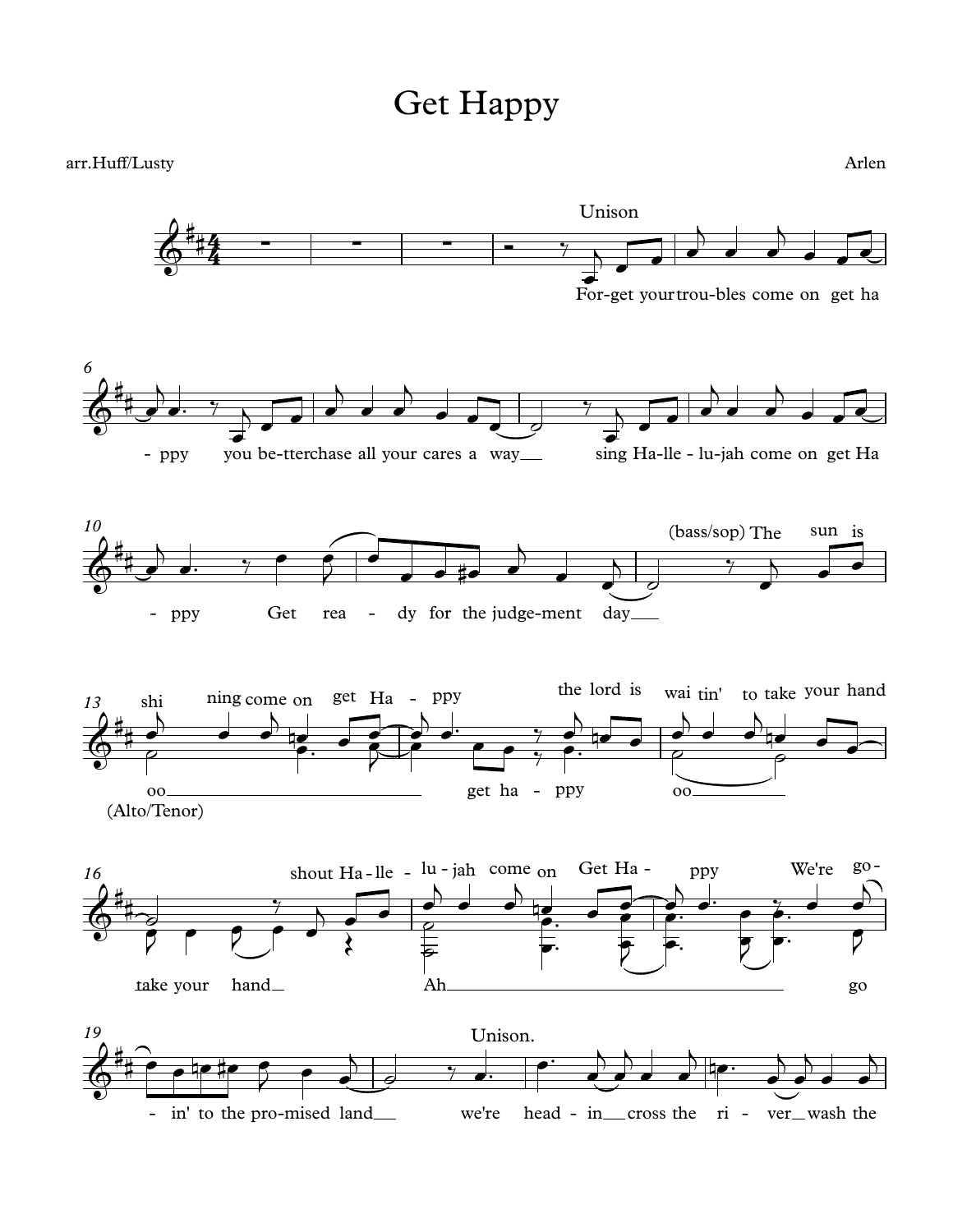